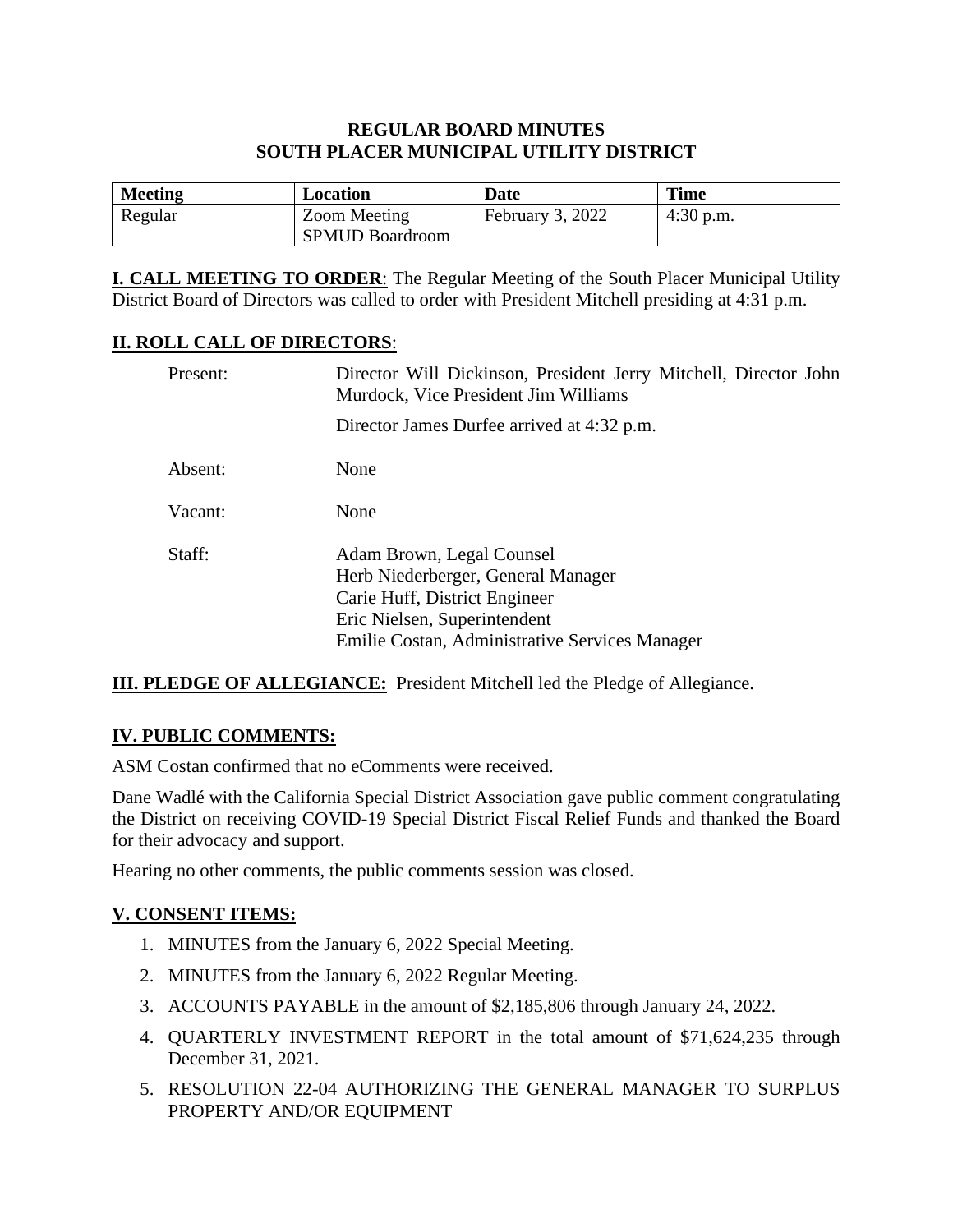#### 6. RESOLUTION 22-05 DECLARING AND RE-RATIFYING THE STATE OF EMERGENCY AND AUTHORIZING REMOTE TELECONFERENCE MEETINGS OF THE BOARD OF DIRECTORS DUE TO THE COVID-19 EMERGENCY

Vice President Williams made a motion to approve the consent items; a second was made by Director Durfee; a roll call vote was taken, and the motion carried 5-0.

### **VI. BOARD BUSINESS**

#### **1. PUBLIC HEARING: INTRODUCTION OF ORDINANCE 22-01 TRANSITIONING FROM AT-LARGE/FROM-DISTRICT ELECTIONS TO BY-DISTRICT/FROM-DISTRICT ELECTIONS AND ESTABLISHING NEW ELECTORAL DISTRICT BOUNDARIES**

GM Niederberger gave an overview of the redistricting process undertaken by the District. He shared that the District received an alternative submission from the public. The alternate submission, public submission #1, was reviewed by the Redistricting Advisory Committee. The Redistricting Advisory Committee recommended forwarding redistricting scenario #2 to the Board, based on the following findings: (1) Scenario #2 broadly represents its customers fairly with an equally balanced population in each ward; (2) Sewer flows within SPMUD flow through and from recognized municipal boundaries; (3) The ward boundaries in scenario #2 tie to census blocks. (4) The residents of the City of Rocklin represent 80% of SPMUD customers and are represented in all 5 wards.

Public comment was given by Bill Haldin. Mr. Haldin commented that in redistricting the highest priority is representing communities of interest and the second-highest priority is incorporated towns and cities. He commented that he believes that scenario #2 does not represent the incorporated towns and cities as well as public submission #1 which places Rocklin in four wards and Loomis and the unincorporated areas in the fifth ward.

President Mitchell commented that the District's purpose is wastewater collection and that all customers of the District are treated equally in pursuit of this single mission regardless of city and town boundaries. Vice President Williams commented that this District's purpose is to collect all wastewater efficiently and effectively. Director Durfee added that the Redistricting Advisory Committee also considered flow sheds in recommending the new ward boundaries as they are important to the way the District conducts business. He shared that the most important consideration of the committee was an equally distributed population. Director Murdock commented that by placing unincorporated areas together with Rocklin in more than one ward it helps the unincorporated areas have more representation on the Board.

Director Dickinson asked for more information on how communities of interest are represented in scenario #2. GM Niederberger shared that racial and ethnic groups are spread relatively proportional throughout the District. He shared that staff asked the redistricting consult, Redistricting Insights, to ensure that representation of communities of interest was a criteria in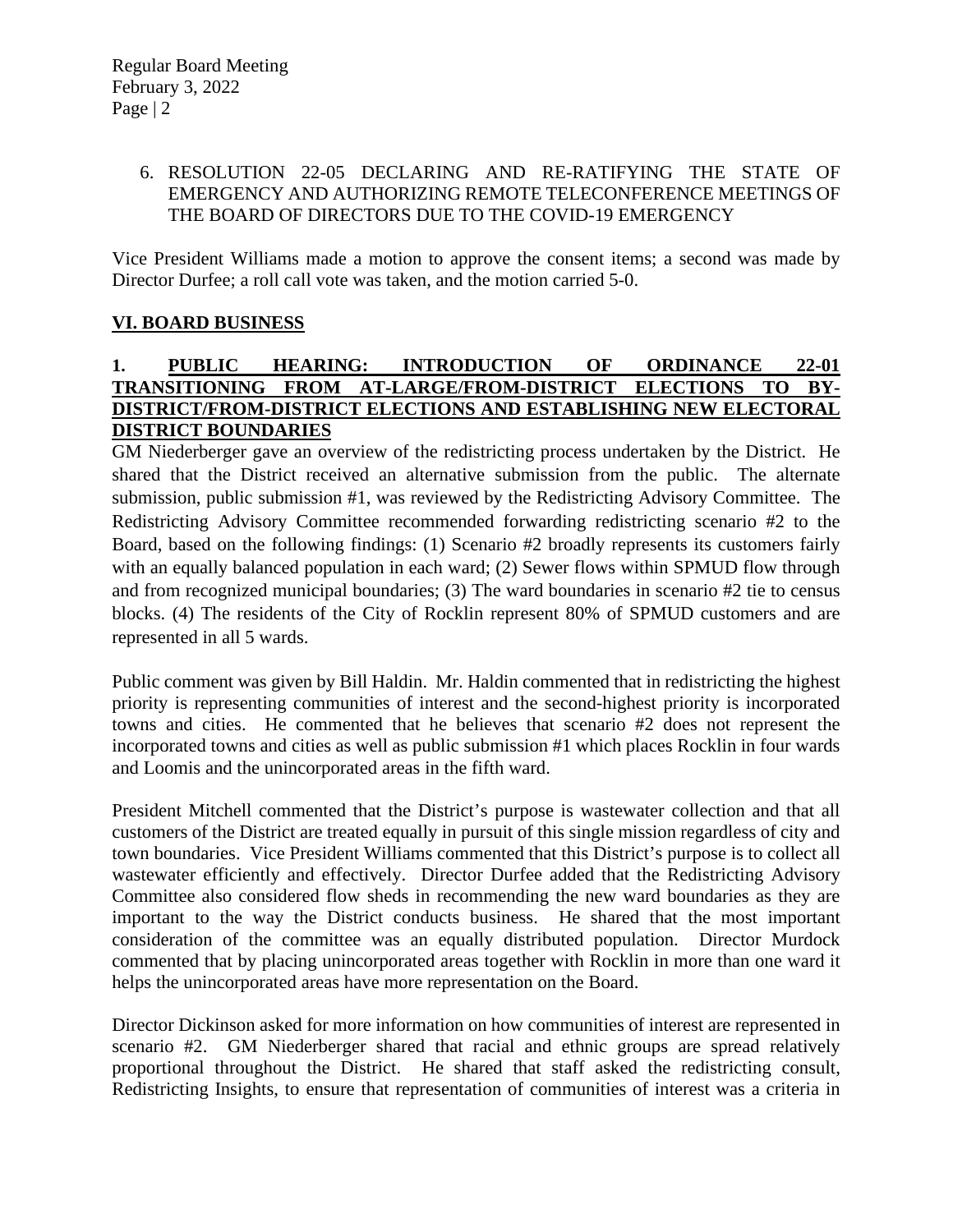Regular Board Meeting February 3, 2022 Page  $|3$ 

developing proposed boundaries. Redistricting Insights has ensured staff that scenario #2 adequately addresses all components of the California Voters Right Act.

Director Murdock made a motion (1) Finding that the proposed ward boundaries have been developed after giving due consideration to the criteria listed in California Elections Code Section 21500(c) in the order of priority identified in that section: topography, geography, cohesiveness, contiguity, integrity, compactness of territory and communities of interest. The population of the proposed ward boundaries are also balanced; (2) Waiving the full reading of the proposed Ordinance #22-01; (3) Introducing Ordinance #22-01: Ordinance to Transition from At-Large/From District Elections to By-District/From-District Elections and Re-Establishing District Ward Boundaries; (4) Conducting a Public Hearing for the proposed Ordinance; and (5) Scheduling the 2nd reading and adoption for the next regularly scheduled meeting of the Board Directors on March 3, 2022, a second was made by Director Durfee; a roll call vote was taken, and the motion carried 5-0.

### **2. RESOLUTION 22-06 AMENDING RESOLUTION 21-25 AND APPROVAL OF MID-YEAR ADJUSTMENTS TO THE FISCAL YEAR 21/22 BUDGET**

ASM Costan presented the proposed mid-year adjustments to the Fiscal Year 21/22 budget. She shared that the adjustments include an increase to the revenue budget of \$121,932 due to year-todate interest income earnings and development activity. The proposed adjustments also include a small increase to the General Fund Expenditure budget of \$41,050 and a decrease to the Capital Improvement budget of \$2,237,780. The adjustments are primarily due to changes in timing such as supply chain impacts and project start dates.

Director Dickinson asked about spending for plan review consulting services. DE Huff shared that the District did not utilize the services and the current contract has expired. Director Dickinson also inquired regarding the reduction in property tax revenues. ASM Costan shared that the property tax revenues are still projected to be the same or higher than last fiscal year; however, the growth in this revenue source has not been as strong as originally projected.

Vice President Williams made a motion to adopt Resolution 22-06, amending Resolution 21-25 and authorizing the following adjustments to the FY2021/22 Budget (1) an increase the Revenue Budget by \$121,932: from 19.55M to \$19.67M; (2) an increase the General Fund Budget by \$41,050: from \$17.64M to \$17.68M; and (3) a decrease the Capital Budget by \$2,237,780: from \$11.12M to \$8.89M; a second was made by Director Dickinson; a roll call vote was taken, and the motion carried 5-0.

### **3. SOUTH PLACER WASTEWATER AUTHORITY (SPWA) BOARD MEETING REPORT- DIRECTOR WILLIAMS**

Vice President Williams, the District representative to the SPWA Board, provided a brief update on the recent actions and activities of the SPWA Board. The Board met on January  $27<sup>th</sup>$ . During the meeting, Vice President Williams was appointed as Chair, and Bonnie Gore was appointed as Vice Chair. The Board discussed the letter requesting a forensic audit of the SPWA. Both the